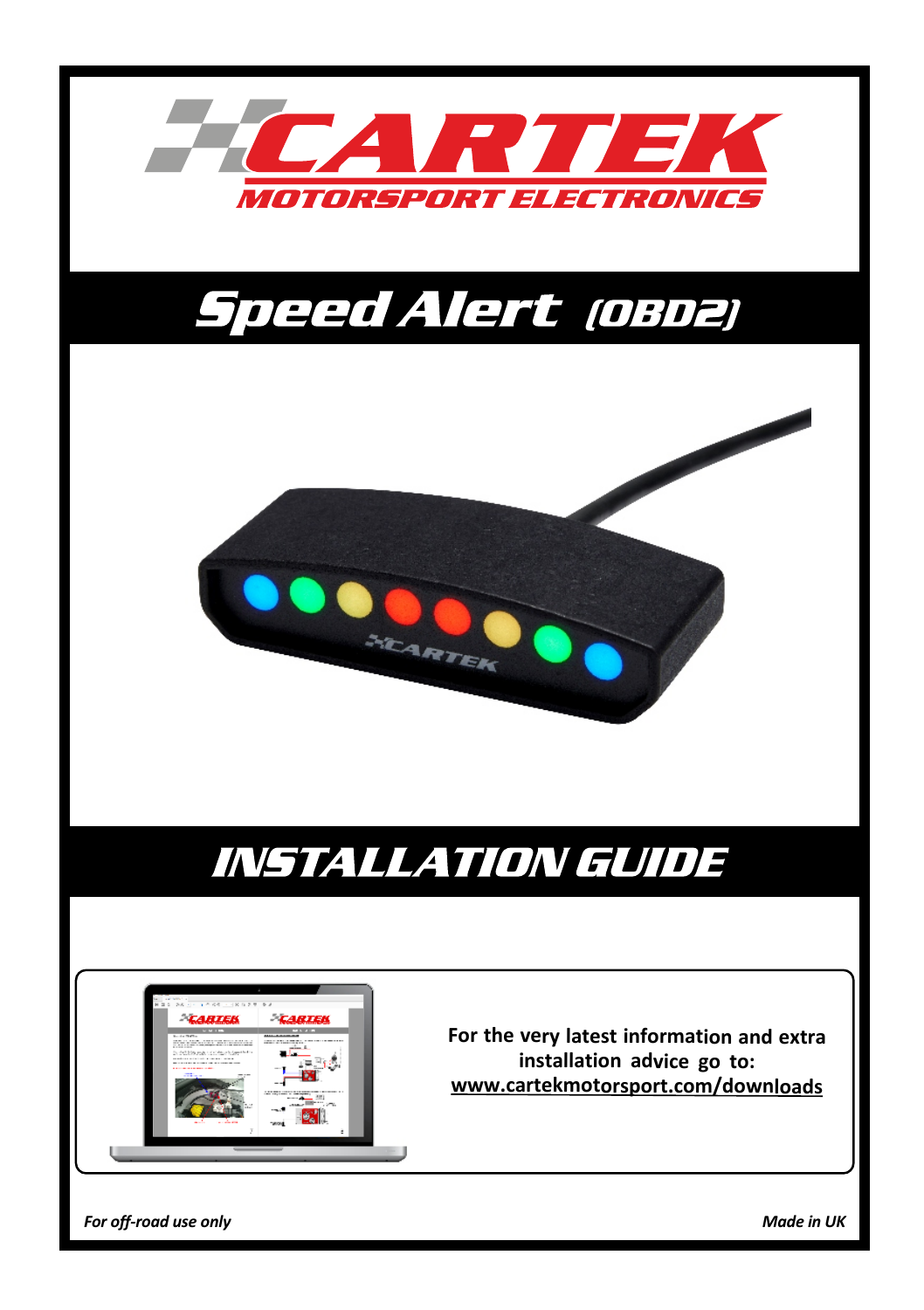

## INTRODUCTION

The **SPEED-ALERT** from **CARTEK** is a dashboard mounted device that plugs into the car's OBD2 socket and is designed to alert a driver when they are approaching, or exceeding, a preset road speed. This can be used for rally events where a maximum speed on stage is set and penalties applied to drivers who exceed it.

The Speed Alert therefore behaves in a similar way to a Sequential Shift Light where the multi-coloured LEDs will begin to display at a speed that is below the maximum and increase as the maximum speed is approached ending with a flashing display when maximum speed is exceeded.

The Speed Alert is plugged directly into the OBD2 port and is therefore compatible with most vehicles fitted with this type of diagnostic connector. It is supplied with a dedicated 1.5 metre OBD2 cable and connector so no additional wiring is necessary.

On first installation and power-up, the Speed Alert OBD2 will search for the correct OBD2 protocol and store this to memory.

When the engine is switched off, the Speed Alert will enter sleep mode to minimise battery consumption but will re-awake as soon as the engine is re-started.

# *INSTALLATION*

The Speed Alert should be mounted securely on the dashboard where the LEDs can be clearly seen by the driver. Mounting can be by two M3 screws from the underside or two M3 screws from the rear of the unit. If mounting using M3 screws from the underside then please note the maximum thread depth is 8mm.

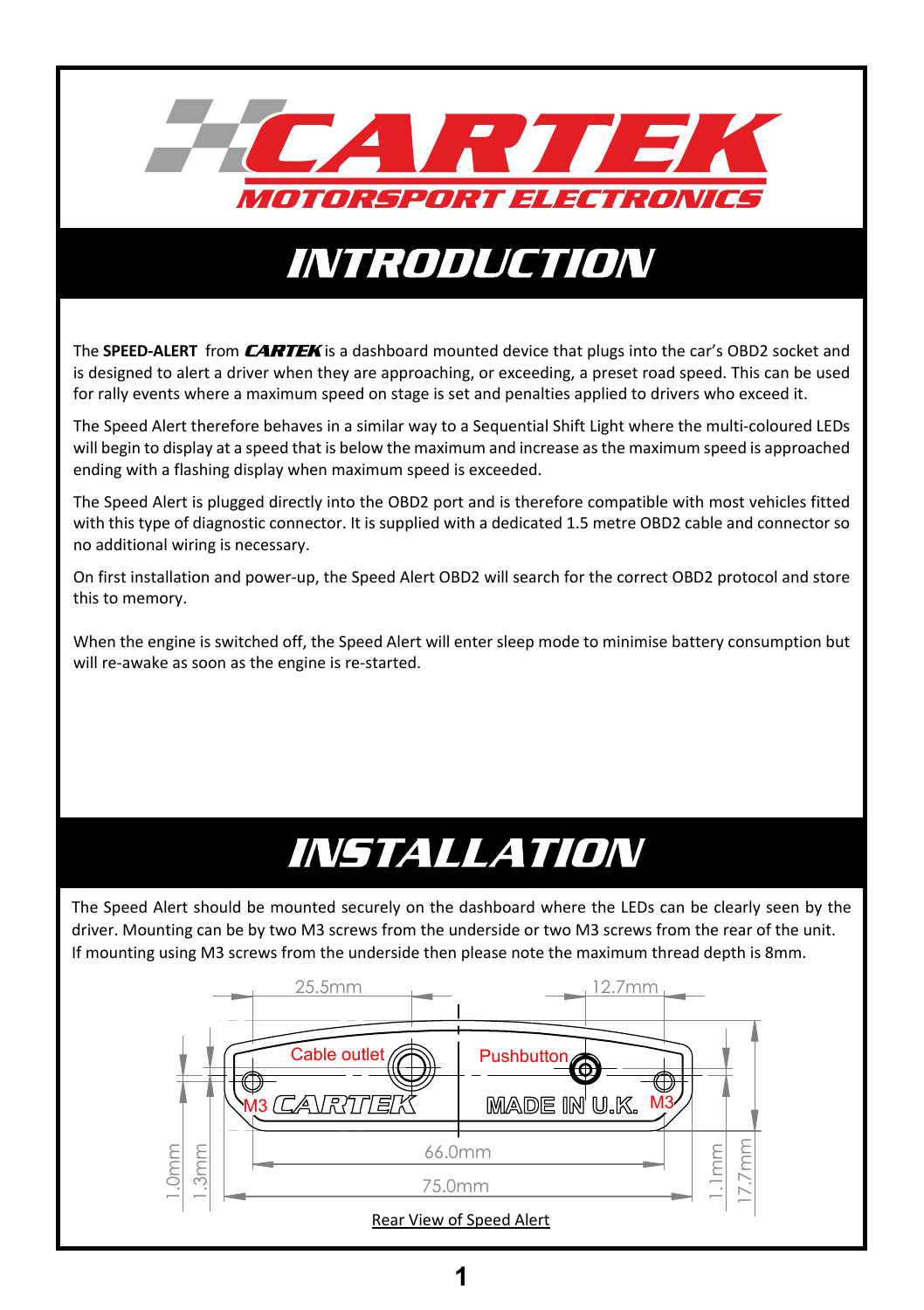

# **CONFIGURATION**

After installing the Speed Alert, and with the OBD2 cable plugged in, Configuration Mode can then be entered where the following four settings can be checked or adjusted:

| <b>Configuration Menu</b> | <b>LEDs Displayed   Description</b> |                                        |
|---------------------------|-------------------------------------|----------------------------------------|
|                           |                                     | <b>LED Brightness Level</b>            |
|                           |                                     | <b>LED Speed Alert Pattern</b>         |
|                           |                                     | <b>Speed Alert Pattern Start Speed</b> |
|                           |                                     | <b>Speed Alert Pattern End Speed</b>   |

Configuration Mode is entered by pressing and holding the pushbutton on the rear of the unit for 2 seconds. All 8 LEDs will flash White during this time. Configuration Mode will commence when the display changes to 1 White LED. This single White LED will indicate that Configuration Menu 1 can be entered by releasing the pushbutton. If you wish to go directly to another Configuration then simply continue to hold the pushbutton until the required Configuration number is displayed, e.g. 4 White LEDs represents Configuration Menu 4, etc..

#### **Note 1:**

Each Configuration is described in more detail below. Any changes to a Configuration are saved immediately. There are 3 ways to exit a Configuration Menu:

- **1.** Unplug OBD2 connector.
- **2.** Press and hold the pushbutton for **2** seconds, and release when the LEDs are flashing.

**3.** Press and hold the pushbutton for **4** seconds. Doing this will go back to the Configuration menu selection as above, starting from the next Configuration Menu item.

#### **Factory Reset**

If you wish to go back to the factory/default settings then a 'Factory Reset' needs to be performed. To do this, unplug the OBD2 cable then, while pressing and holding the pushbutton, re-connect OBD2 cable. The outer LEDs will display Blue. Continue to hold the pushbutton until the outer LEDs begin flashing, which will indicate that the default settings have been restored. The pushbutton can now be released.

Factory/default settings are as follows:

- **1 LED Brightness Levels: Day Brightness (Maximum brightness), Night Brightness (Half Brightness)**
- **2 LED Speed Alert Pattern: Pattern 1 (Blue + Red display)**
- **3 Speed Alert Pattern START SPEED: 110 KPH**
- **4 Speed Alert Pattern END SPEED: 130 KPH**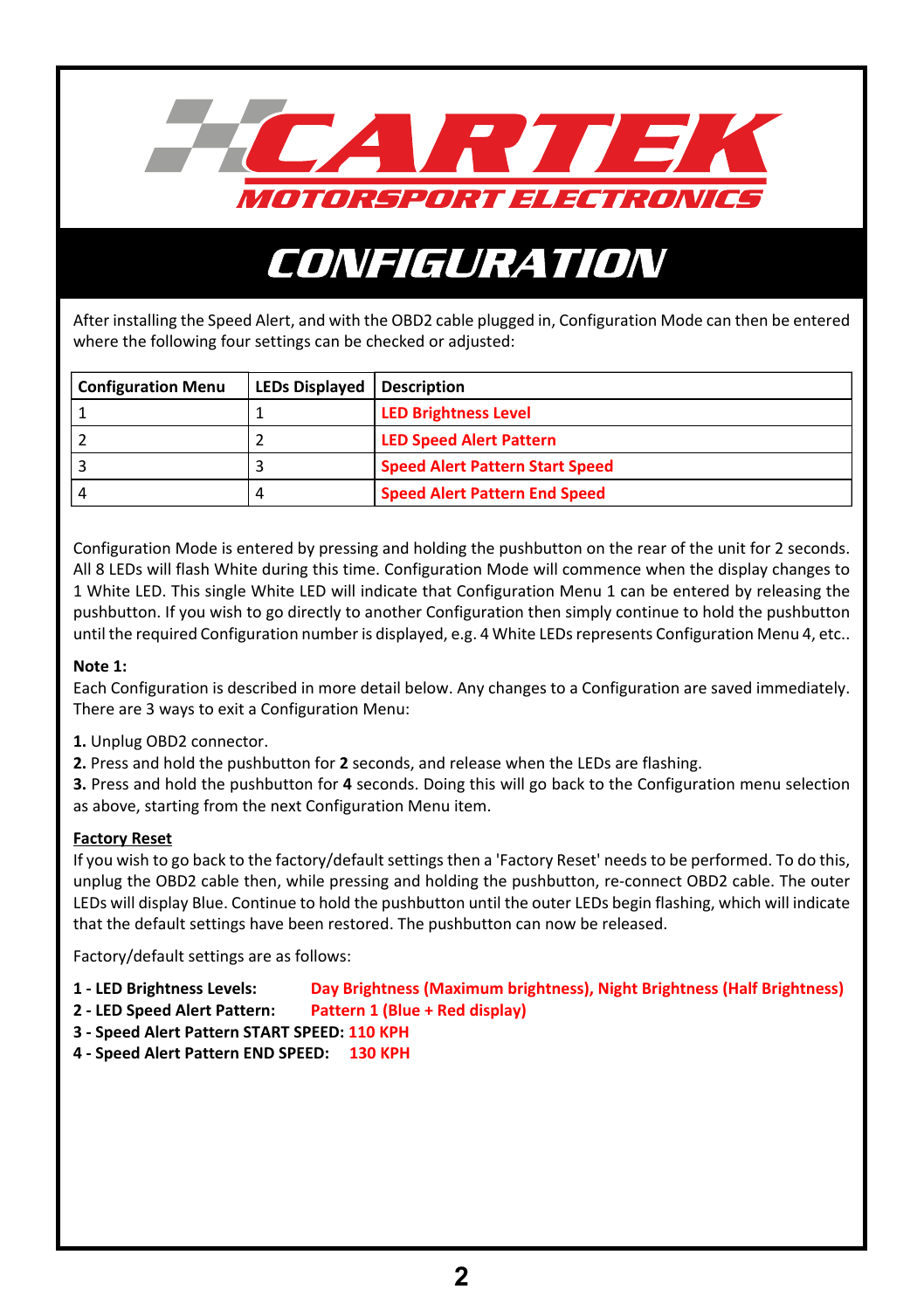

## **Configuration 1 - Brightness:**

There are two adjustable brightness levels which allows the Speed Alert to be run in a Day brightness mode or Night brightness mode. To toggle between the two brightness levels press the rear button momentarily. Four LEDs will light up momentarily on the left if you are in Day mode, and 4 LEDs will light up momentarily on the right if you are in Night mode. To adjust either brightness setting, enter Configuration Menu 1 by pressing and holding the rear button for 4 seconds. Release the button when the first LED has lit up. Four white LEDs on the left will now be displayed indicating you are in Day mode. A single press of the rear button will change this brightness level ( 9 to choose from). Once you are happy with the brightness level press and hold the rear button for 4 seconds until 4 white LEDs on the right light up. You are now in Night mode. Once you have chosen your brightness levels then refer back to Note 1 to either exit configuration or move onto the next Configuration Menu.



Brightness Level 1 (Default brightness = Max)



Brightness Level 2 (Default brightness = Half)

## **Configuration 2 - Speed Alert Pattern:**

On entering Configuration Menu 2, the LEDs will demonstrate the current selected Speed Alert pattern. Subsequent quick presses of the pushbutton will cycle through each of the 6 available Speed Alert Patterns below:



Once you have chosen your Speed Alert Pattern then refer back to **Note 1** to either exit configuration or move onto the next Configuration Menu.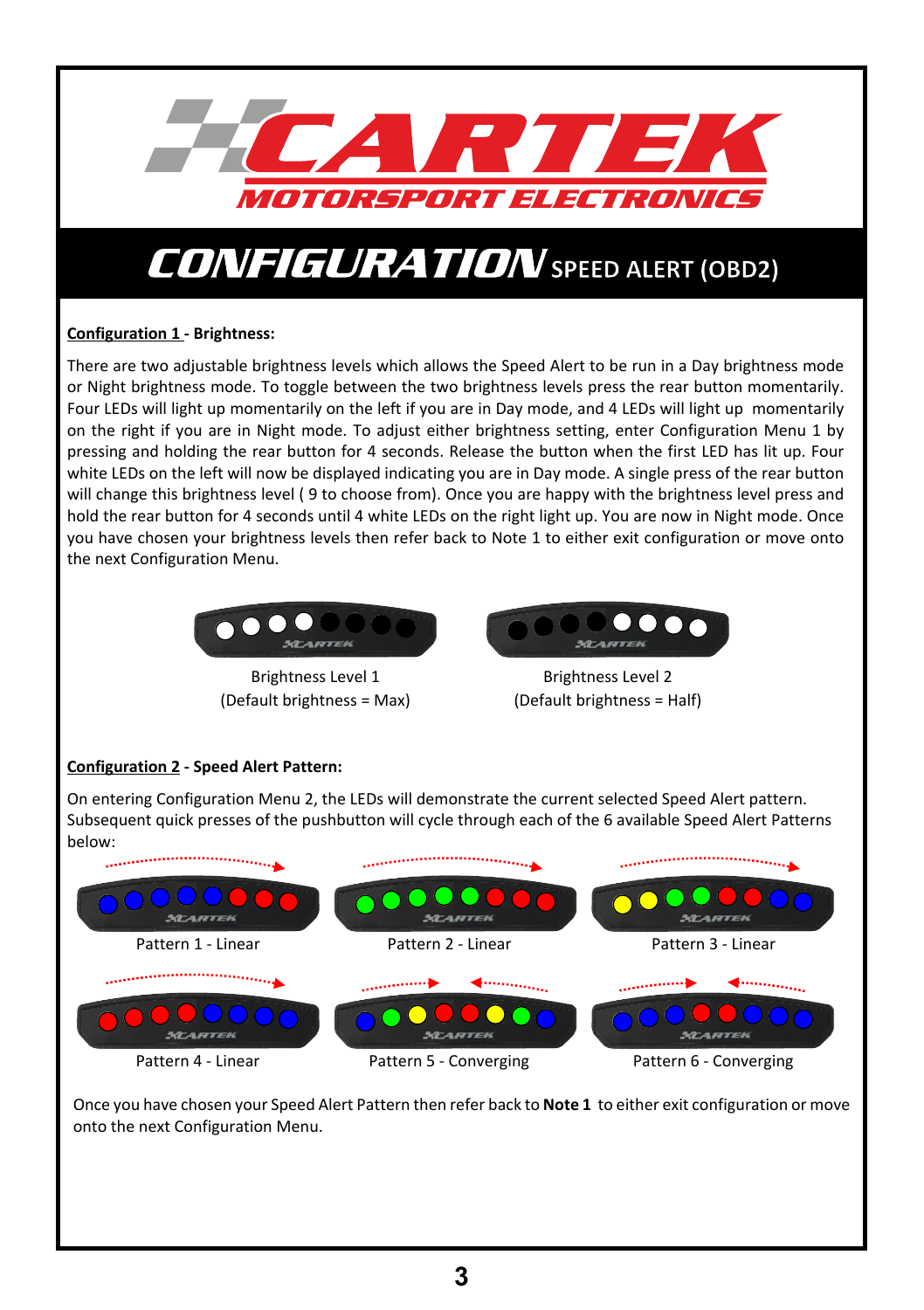

## **Configuration 3 - Speed Alert START SPEED:**

There are two methods available for setting the Speed Alert Pattern **START** SPEED. This can be done by either using the pushbutton to enter an exact SPEED value required, or driving the car at the precise speed.

#### **3.1) Speed Alert Pattern START SPEED using the pushbutton (Engine must be stationary)**

Firstly, consider the actual road speed (KPH) that you wish the display to start. This KPH value will be entered as separate numbers, i.e. 100, 10 and 1. Any KPH value can be entered up to 299 KPH in steps of 1 KPH. Perhaps write the required speed onto a piece of paper, e.g. 95 = 095.

On entering Configuration 3 when the engine is stationary, the display will show one Red LED followed by 2 Green LEDs on the **left** side of the display. This will be displaying the current 100 KPH setting. Static, (no flashing) will represent 0x 100, 1 flash will represent 1x 100, 2 flashes will represent 2x 100. Quick presses of the pushbutton will allow the value to be adjusted, however, only three values are available, 0x 100 1x 100 and 2x 100.

Pressing and holding the pushbutton for a minimum of 4 seconds will cause the configuration to move onto the next KPH factor, 10 KPH. This value can also be adjusted with quick presses of the pushbutton which will result in the value incrementing, e.g. static, (no flashing) will represent 0x 10 KPH, 9 flashes will represent 9x 10 KPH.

Pressing and holding the pushbutton again for a minimum of 4 seconds will cause the configuration to move onto the last KPH factor, 1 KPH. This value can similarly be adjusted with quick presses of the pushbutton which will result in the value incrementing.

If you now want to check or adjust the **end** KPH speed then hold down the push button for a minimum of 4 seconds to move onto the next Configuration Menu (4) as shown by 4 White LEDs, or to exit the Configuration Menu refer back to **Note 1.**

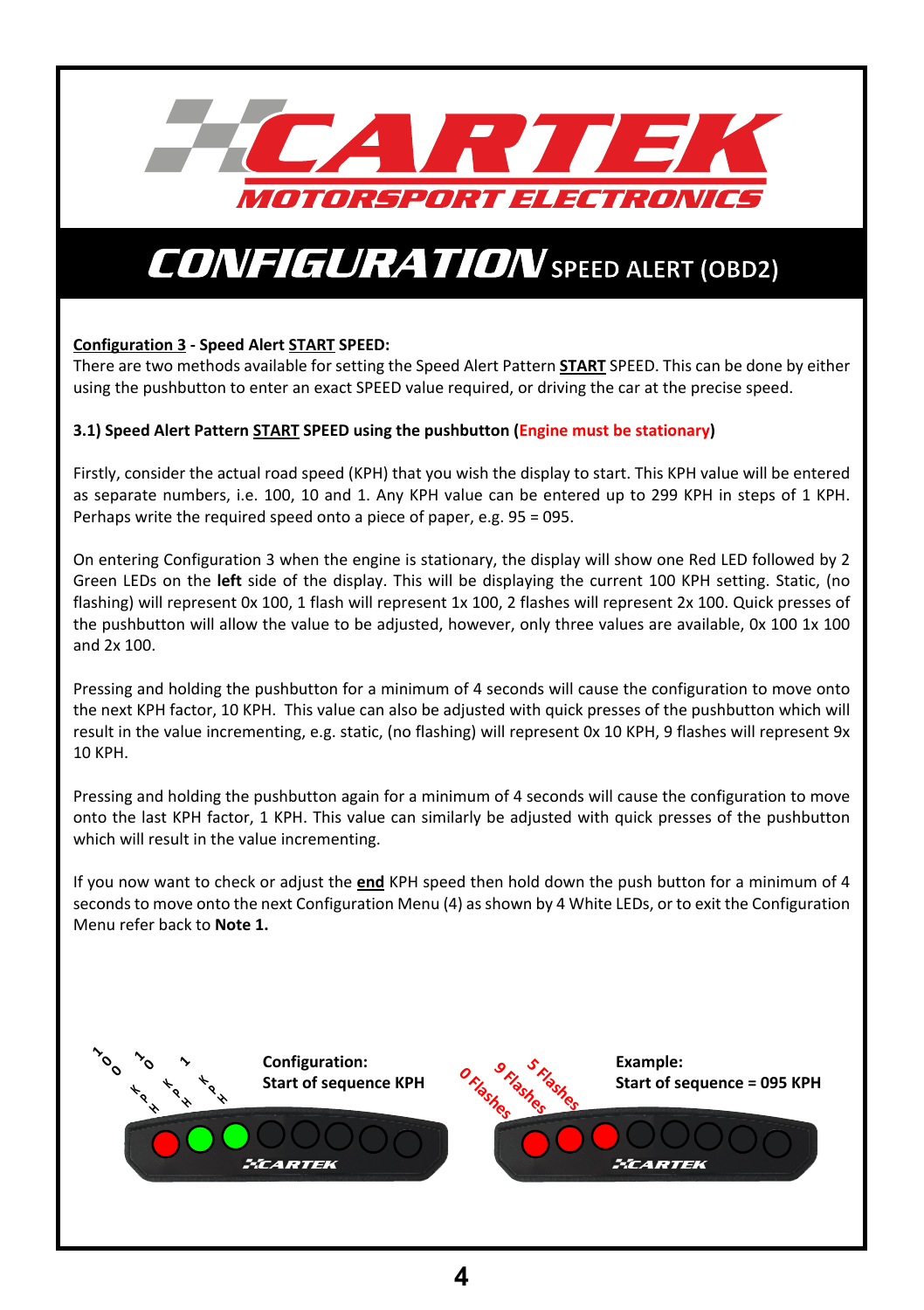

#### **3.2) Speed Alert Pattern START SPEED using speedometer (Car must be driven)**

This method of setting the display sequence **START** SPEED will require the car to be driven at the precise required speed. **Make sure this operation is performed in a safe and legal manner.**

To indicate that the Speed Alert is waiting to measure and store the road speed for the pattern **START** SPEED, the four LEDs on the **left** side will flash Green. At this point the driver needs to drive the car at the precise speed they wish the LED sequence to begin. When the driver is satisfied that they are driving at the required speed, the pushbutton should be quickly pressed. The Speed Alert will then measure the road speed and store it in memory as the Speed Alert Pattern **START** SPEED value. This will be acknowledged by the four LEDs changing to Red.

If you now want to set the **END** SPEED Limit then hold down the push button for a minimum of 4 seconds to move onto the next Configuration Menu (4) as shown by 4 White LEDs, or to exit the Configuration Menu refer back to **Note 1.**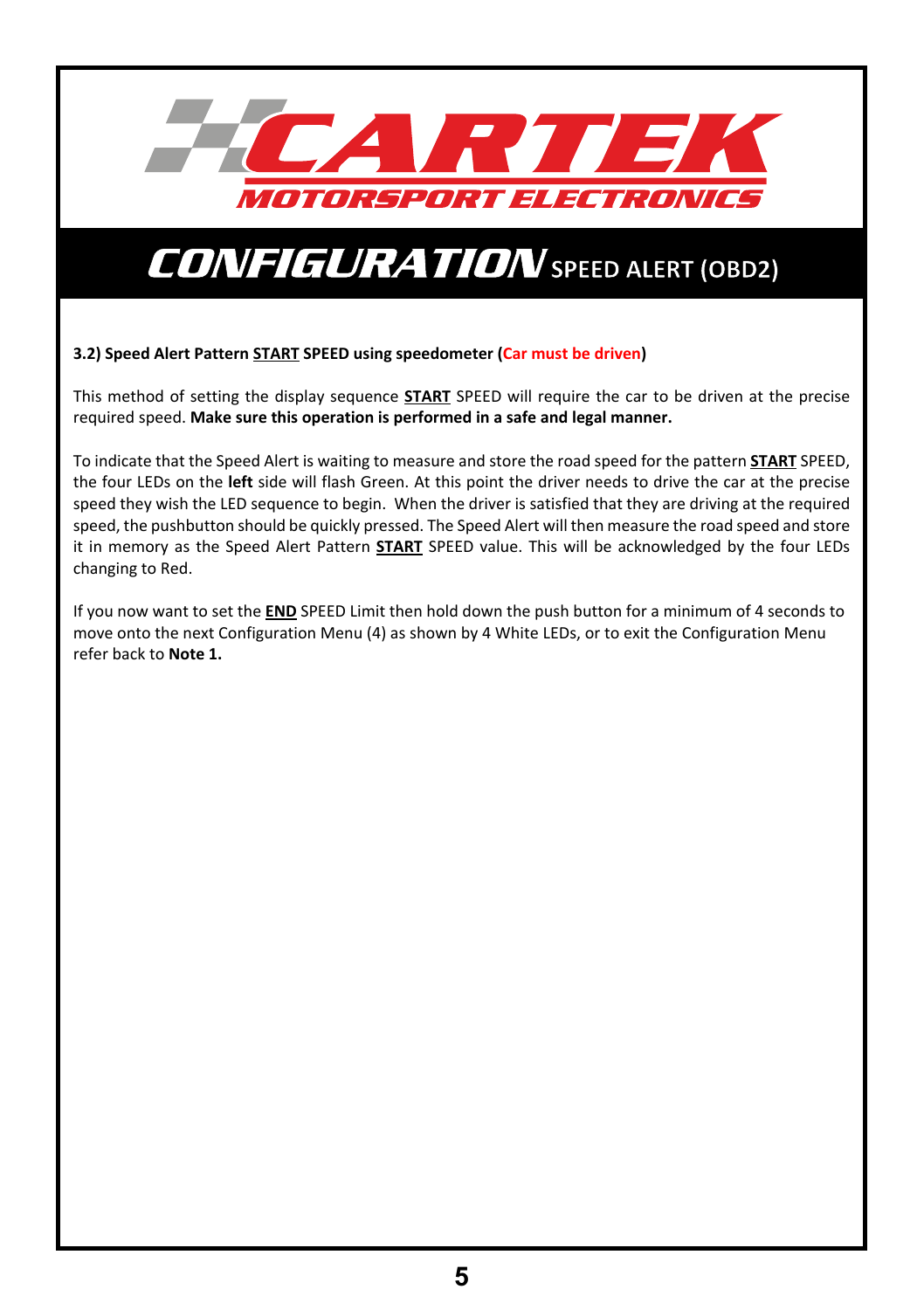

## **Configuration 4 - Speed Alert Pattern END SPEED:**

As with Configuration 3, the same two methods are available for setting the Speed Alert Pattern **END** SPEED: Entering the specific road speed value using the rear pushbutton, or driving the car at the precise required speed.

#### **4.1) Speed Alert Pattern END SPEED using the pushbutton (Engine must be stationary)**

This procedure is identical to Menu 3.1 but the LEDs are now displayed on the **right** side of the Speed Alert. Follow the same instructions as Configuration Menu 3.1 to check or adjust the **END** SPEED value.



## **4.2) Speed AlertPattern END SPEED using speedometer (Car must be driven)**

This procedure is identical to Menu 3.2 but the LEDs are now displayed on the **right** side of the Speed Alert. Follow the same instructions as Configuration Menu 3.2 to set the **END** SPEED value by driving the car at the precise required **END** SPEED. **Make sure this operation is performed in a safe and legal manner.**